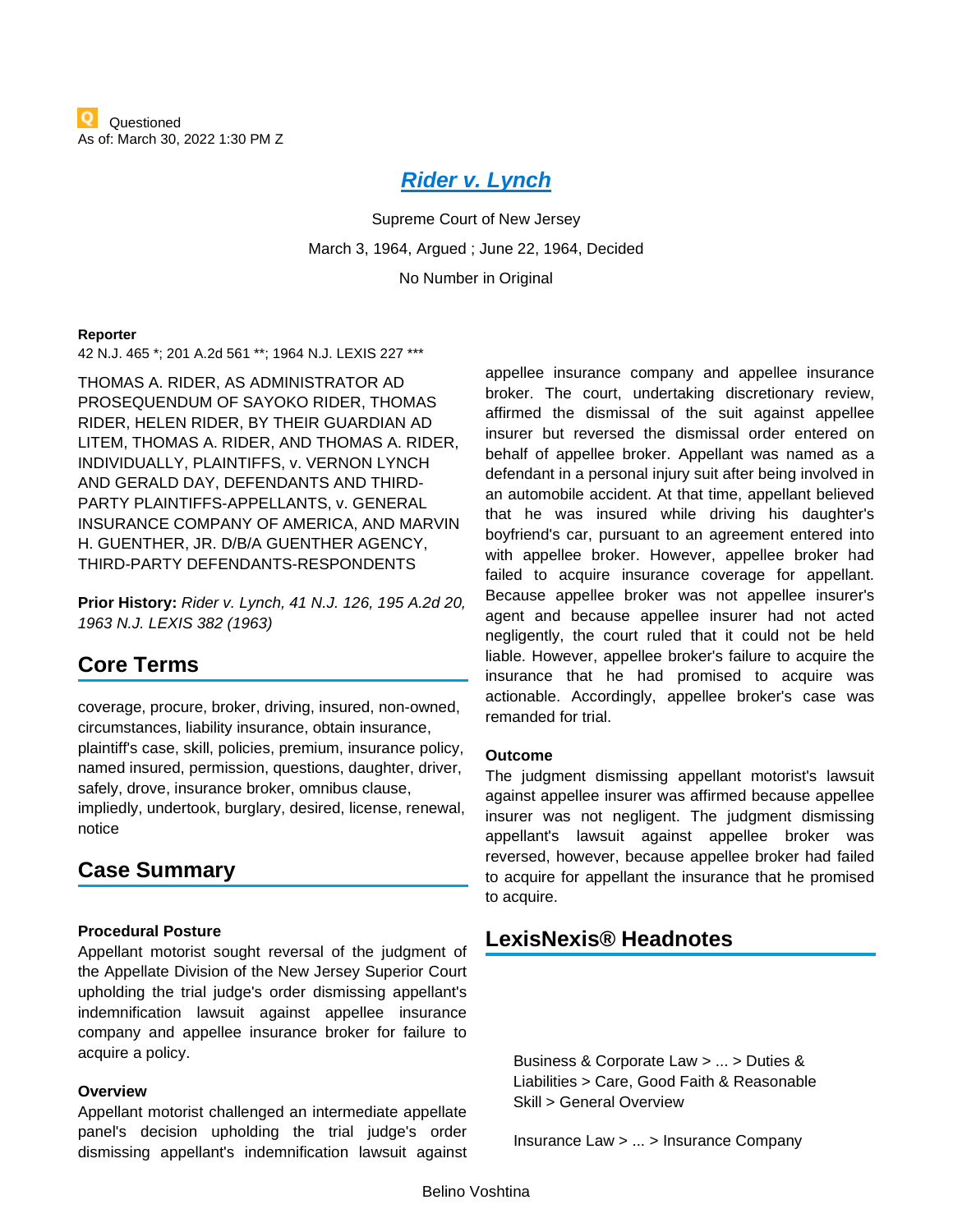Operations > Company Representatives > Brokers

Torts > Transportation Torts > Motor Vehicles

Criminal Law & Procedure > Criminal Offenses > Vehicular Crimes > General Overview

### *[HN1](https://advance.lexis.com/api/document?collection=cases&id=urn:contentItem:3RRM-XXM0-003C-N4XS-00000-00&context=1000516&link=LNHNREFclscc1)*[ [\]](#page-4-0) **Duties & Liabilities, Care, Good Faith & Reasonable Skill**

It is reasonable to assume that a broker engaged in writing automobile liability insurance would know or should know that a licensed driver accompanying a student driver while she was driving would expose himself to possible liability for accidents.

<span id="page-1-0"></span>Criminal Law & Procedure > ... > Vehicular Crimes > License Violations > General Overview

Insurance Law > ... > Vehicle Use > Permissive Users > General Overview

Criminal Law & Procedure > Criminal Offenses > Vehicular Crimes > General Overview

Insurance Law > ... > Motor Vehicle Insurance > Vehicle Ownership > Nonowned Vehicles

Insurance Law > ... > Motor Vehicle Insurance > Vehicle Use > General Overview

### *[HN2](https://advance.lexis.com/api/document?collection=cases&id=urn:contentItem:3RRM-XXM0-003C-N4XS-00000-00&context=1000516&link=LNHNREFclscc2)*[ [\]](#page-5-0) **Vehicular Crimes, License Violations**

The purpose of non-ownership coverage in an automobile insurance policy is to provide protection for an insured for the occasional or infrequent driving of an automobile other than his own, but not to take the place of insurance on automobiles which are furnished for his regular use.

<span id="page-1-1"></span>Business & Corporate Law > ... > Duties & Liabilities > Negligent Acts of Agents > General **Overview** 

Insurance Law > ... > Insurance Company Operations > Company Representatives > Brokers

Business & Corporate Law > ... > Duties & Liabilities > Care, Good Faith & Reasonable Skill > General Overview

Insurance Law > ... > Policy Interpretation > Reasonable Expectations > General **Overview** 

### *[HN3](https://advance.lexis.com/api/document?collection=cases&id=urn:contentItem:3RRM-XXM0-003C-N4XS-00000-00&context=1000516&link=LNHNREFclscc3)*[ [\]](#page-6-0) **Duties & Liabilities, Negligent Acts of Agents**

One who holds himself out to the public as an insurance broker is required to have the degree of skill and knowledge requisite to the calling. When engaged by a member of the public to obtain insurance, the law holds him to the exercise of good faith and reasonable skill, care and diligence in the execution of the commission. He is expected to possess reasonable knowledge of the types of policies, their different terms, and the coverage available in the area in which his principal seeks to be protected. If he neglects to procure the insurance or if the policy is void or materially deficient or does not provide the coverage he undertook to supply, because of his failure to exercise the requisite skill or diligence, he becomes liable to his principal for the loss sustained thereby.

<span id="page-1-2"></span>Business & Corporate Law > ... > Duties & Liabilities > Negligent Acts of Agents > General **Overview** 

Insurance Law > ... > Insurance Company Operations > Company Representatives > Brokers

Insurance Law > Claim, Contract & Practice Issues > General Overview

Insurance Law > ... > Insurance Company Operations > Company Representatives > General **Overview** 

### *[HN4](https://advance.lexis.com/api/document?collection=cases&id=urn:contentItem:3RRM-XXM0-003C-N4XS-00000-00&context=1000516&link=LNHNREFclscc4)*[ [\]](#page-6-1) **Duties & Liabilities, Negligent Acts of Agents**

An insurance broker, in dealing with his clients, ordinarily invites them to rely upon his expertise in procuring insurance that best suits their requirements. It is not necessary for the client in order to establish a breach of duty to prove that he laid out for the broker the elements of a contract of insurance. It is sufficient to show that he authorized procurement of the insurance needed to cover the risks indicated and that the broker agreed to do so but failed or neglected to perform his duty. The terms of the contract to procure the insurance, the scope of the risk and subject matter to be covered, may be found by implication. The principal does not sue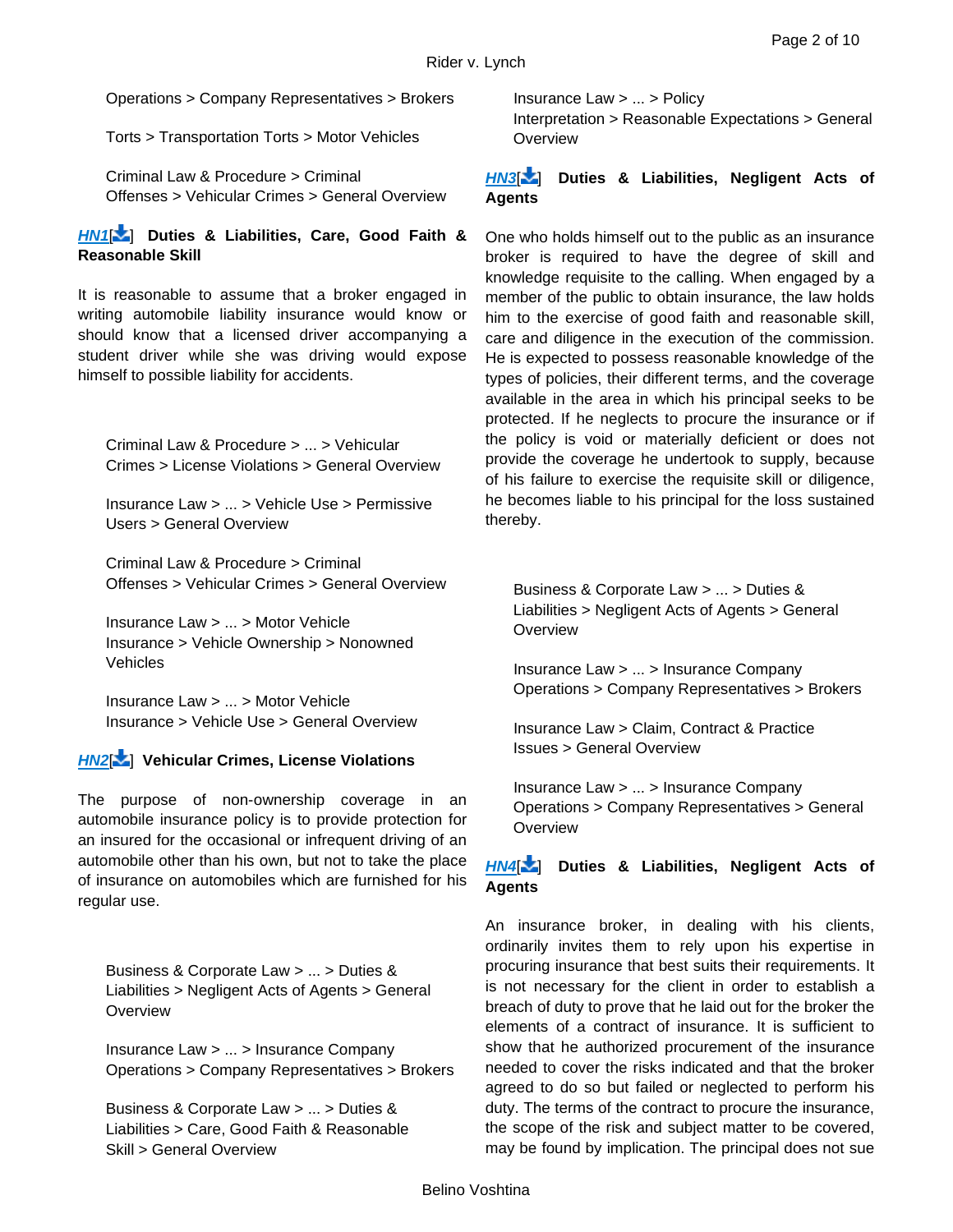<span id="page-2-0"></span>on a contract of insurance; he seeks recovery for the loss occasioned by the failure to procure such a contract or such a valid contract.

Business & Corporate Compliance > ... > Contract Formation > Consideration > Sufficient **Consideration** 

Insurance Law > Liability & Performance Standards > Good Faith & Fair Dealing > Agents & **Brokers** 

Business & Corporate Law > ... > Duties & Liabilities > Care, Good Faith & Reasonable Skill > General Overview

Insurance Law > ... > Insurance Company Operations > Company Representatives > General **Overview** 

Insurance Law > ... > Insurance Company Operations > Company Representatives > Brokers

### *[HN5](https://advance.lexis.com/api/document?collection=cases&id=urn:contentItem:3RRM-XXM0-003C-N4XS-00000-00&context=1000516&link=LNHNREFclscc5)*[ [\]](#page-7-0) **Consideration, Sufficient Consideration**

An insurance broker owes a duty to his principal to exercise reasonable skill, care and diligence in effecting an insurance policy, with the promise to take the policy being sufficient consideration. If the broker neglects to procure the coverage, or otherwise fails to act with proper skill and care, he becomes liable in damages not exceeding the amount of insurance he was employed to effect.

<span id="page-2-1"></span>Business & Corporate Law > ... > Duties & Liabilities > Care, Good Faith & Reasonable Skill > General Overview

Insurance Law > ... > Insurance Company Operations > Company Representatives > Brokers

Insurance Law > ... > Motor Vehicle Insurance > Vehicle Ownership > Nonowned Vehicles

### *[HN6](https://advance.lexis.com/api/document?collection=cases&id=urn:contentItem:3RRM-XXM0-003C-N4XS-00000-00&context=1000516&link=LNHNREFclscc6)*[ [\]](#page-8-0) **Duties & Liabilities, Care, Good Faith & Reasonable Skill**

An insurance broker, as a person holding himself out to the public as a broker, is charged with knowledge of the nature and scope of non-ownership automobile coverage.

**Counsel: [\*\*\*1]** *Mr. Martin L. Haines* argued the cause for defendants and third-party plaintiffs-appellants (*Messrs. Dimon, Haines & Bunting*, attorneys).

*Mr. Michael Patrick King* argued the cause for thirdparty defendant-respondent General Insurance Company (*Mr. Carl Kisselman*, of counsel; *Messrs. Kisselman, Devine, Deighan & Montano*, attorneys).

*Mr. Robert W. Criscuolo* argued the cause for third-party defendant-respondent Marvin H. Guenther (*Messrs. Parker, McCay & Criscuolo*, attorneys).

**Judges:** *For reversal in part* -- Chief Justice Weintraub, and Justices Jacobs, Francis, Proctor, Hall and Schettino. *For affirmance* -- Justice Haneman. The opinion of the court was delivered by Francis, J. Haneman, J. (dissenting). Hall, J., concurring in result.

**Opinion by:** FRANCIS

# **Opinion**

**[\*468] [\*\*562]** Vernon Lynch was involved in a collision while operating an automobile owned by Gerald Day. The driver and two passengers in the other car were injured and one passenger was killed. Damage suits were brought against Lynch who, believing that he was entitled to coverage under a policy of liability insurance issued by the General Insurance Company, called upon the company **[\*\*\*2]** to defend the action and to pay any judgment recovered therein up to the monetary limits of the policy. The insurer denied Lynch was covered under its policy and refused to defend. Lynch thereupon filed a third-party action in the damage suit against General Insurance Company and Marvin H. Guenther, Jr., doing business as Guenther Agency, the broker who procured the policy in question, seeking a recovery against them for any judgment that might be returned against him in the principal case. The action against Guenther was predicated upon a claim that if the General policy did not protect Lynch, he was negligent in procuring and delivering such a deficient policy. As to General Insurance Company, Lynch also charged negligence in failing to issue a proper policy and sought reformation of its terms so as to provide the agreed coverage. And he **[\*\*563]** demanded that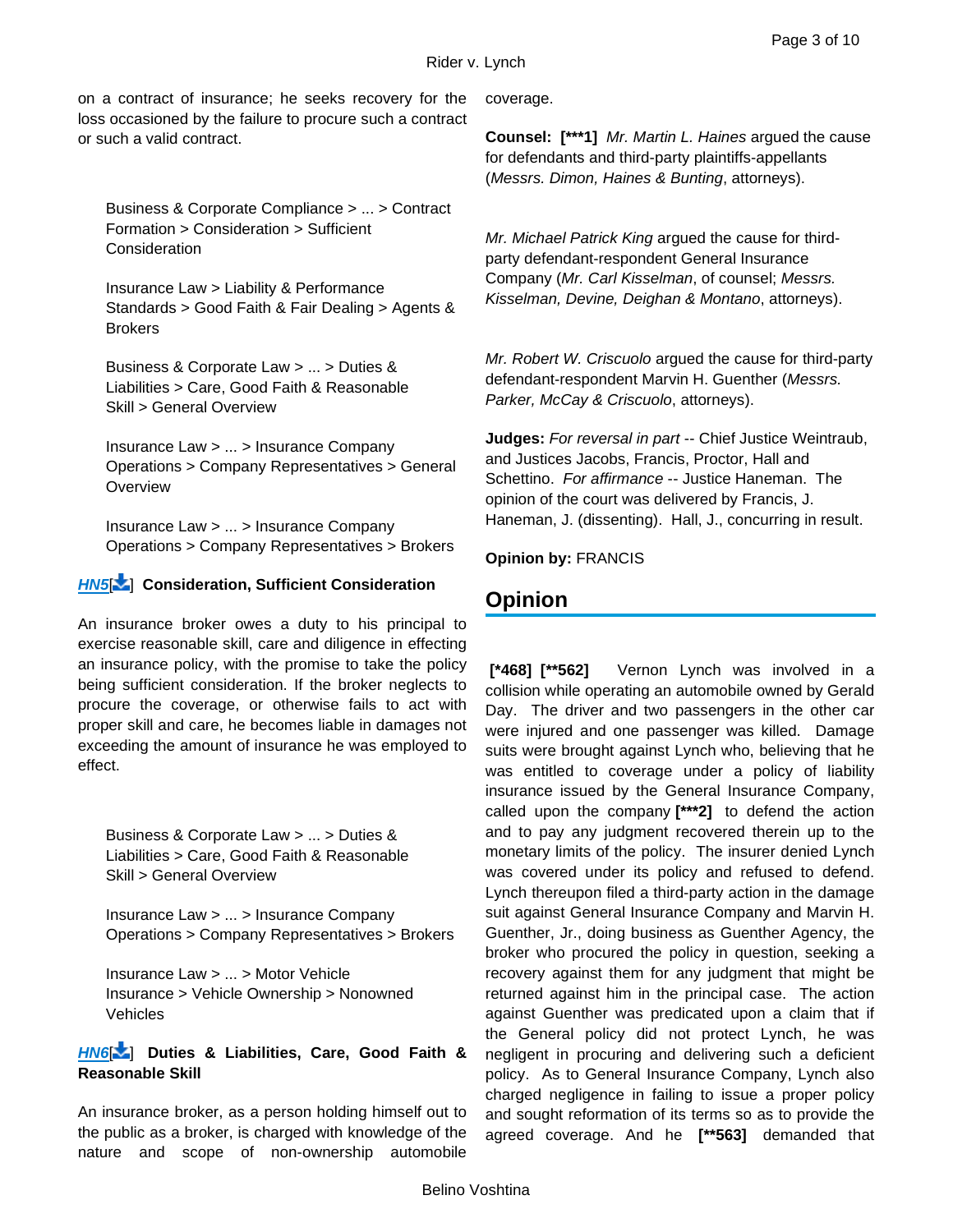General be required to pay any judgment against him in the damage suit. Reading the complaint, it is difficult to find a claim that the policy as written extended coverage to Vernon Lynch. That issue, however, seems to have been within the broad language of the pretrial conference order and since it was argued at **[\*\*\*3]** the trial level and in the **[\*469]** appellate tribunals, we consider it to be within the compass of the case before us.

The third-party complaint was severed and the issues of coverage as well as Guenther's individual liability were tried first without a jury. At the conclusion of plaintiff's case, the trial court granted the motion of General and Guenther for dismissal. Appeal was taken to the Appellate Division where the adverse judgment was affirmed. We granted Lynch's application for certification. *41 N.J. 126 (1963)*.

I.

The factual background of this litigation is unusual. Gerald Day was the owner of a 1956 Ford automobile. Day was an airman in the United States Air Force and stationed at Fort Dix, New Jersey. In order to keep a car at Fort Dix, it was necessary to obtain a registration sticker which was issued by the military authorities. Such a sticker could not be obtained unless the car was covered by automobile liability insurance. Prior to July 1960, Day had obtained the sticker for his Ford. He had qualified for it by obtaining the necessary insurance policy from Marvin H. Guenther, Jr., doing business as Guenther Agency in Mount Holly, New Jersey.

**[\*\*\*4]** Airman Day was engaged to Tomiko Lynch, an 18-year-old Japanese girl, the adopted daughter of Vernon Lynch. Lynch, also a member of the armed forces and stationed at Fort Dix, had married Tomiko's mother some years earlier when he was on duty in Japan. Tomiko came to the United States with her father and mother in August 1955 at which time she spoke practically no English. In this county she attended school through the tenth grade.

Day was a frequent visitor at the Lynch home at Fort Dix. Lynch said he regarded him almost as one of the family. They worked together on repairing and installing a new motor in a car owned by Lynch, and in connection with that work and for other reasons, Lynch occasionally rode with Day in the Ford car. They kept the tools for the repair work in Day's car. Lynch's car was junked before this accident.

**[\*470]** In July 1960 Day was transferred to Alaska. He

decided to leave his car with Tomiko for her use and "to help the family out, too." A reasonable inference from the testimony is that he was aware her father would use it at times also. Tomiko had no driver's license but she obtained a learner's permit and when Day left for Alaska on July **[\*\*\*5]** 27, she drove him to the New York bus station in the Ford. Her father, a licensed driver (see *[N.J.S.A.](https://advance.lexis.com/api/document?collection=statutes-legislation&id=urn:contentItem:63FM-24J3-CH1B-T46H-00000-00&context=1000516) [39:3-13](https://advance.lexis.com/api/document?collection=statutes-legislation&id=urn:contentItem:63FM-24J3-CH1B-T46H-00000-00&context=1000516)*), accompanied them and after Day departed, she drove back to Fort Dix. Thereafter, Tomiko used the car regularly. Her father drove it also on occasions. When he wished to do so, he obtained the keys from her.

Apparently the insurance policy on Day's car had expired. Although the testimony is not very clear, it fairly indicates that the required military base sticker showing insurance coverage had to be renewed annually or at certain intervals. Tomiko and Vernon Lynch drove to the office of defendant Marvin H. Guenther, Jr. to arrange for insurance on the car. She was still operating under a learner's permit at the time. Tomiko explained the circumstances to him and told him she wanted insurance. Despite the fact that this young woman was foreign-born, a relatively recent resident of our country, with limited education here and obviously not at ease on the witness stand, her attorney was held very strictly to non-leading **[\*\*564]** questions in examining her. For example, she was asked:

"Q. Did you explain how you happened to have the car?

MR. KISSELMAN: **[\*\*\*6]** I object to it as leading. THE COURT: All right. Objection sustained."

A short while later, after saying she had told Guenther the circumstances, substantially the same question was asked and the objection that it was leading was overruled. Then:

"Q. Do you recall what was said about how you happened to get the car?

MR. KISSELMAN: I object to it. It is suggesting the answer.

THE COURT: I am afraid it is, Mr. Bunting. I shall sustain the objection."

**[\*471]** These and other similar limitations impel us to suggest that such questions are not offensively leading. At most they call attention to a topic or subject about which testimony is desired. See, *e.g., [State v. Abbott,](https://advance.lexis.com/api/document?collection=cases&id=urn:contentItem:3RRM-Y2G0-003C-N05C-00000-00&context=1000516)  [36 N.J.](https://advance.lexis.com/api/document?collection=cases&id=urn:contentItem:3RRM-Y2G0-003C-N05C-00000-00&context=1000516) [63, 78-79 \(1961\)](https://advance.lexis.com/api/document?collection=cases&id=urn:contentItem:3RRM-Y2G0-003C-N05C-00000-00&context=1000516)*; *[People v. Hodge, 141 Mich.](https://advance.lexis.com/api/document?collection=cases&id=urn:contentItem:3S12-7500-003G-Y4WG-00000-00&context=1000516) [312, 104 N.W.](https://advance.lexis.com/api/document?collection=cases&id=urn:contentItem:3S12-7500-003G-Y4WG-00000-00&context=1000516) [599](https://advance.lexis.com/api/document?collection=cases&id=urn:contentItem:3S12-7500-003G-Y4WG-00000-00&context=1000516)* (*Sup. Ct.* 1905); 3 *Wigmore, Evidence*, § 769, *p.* 122 (1940).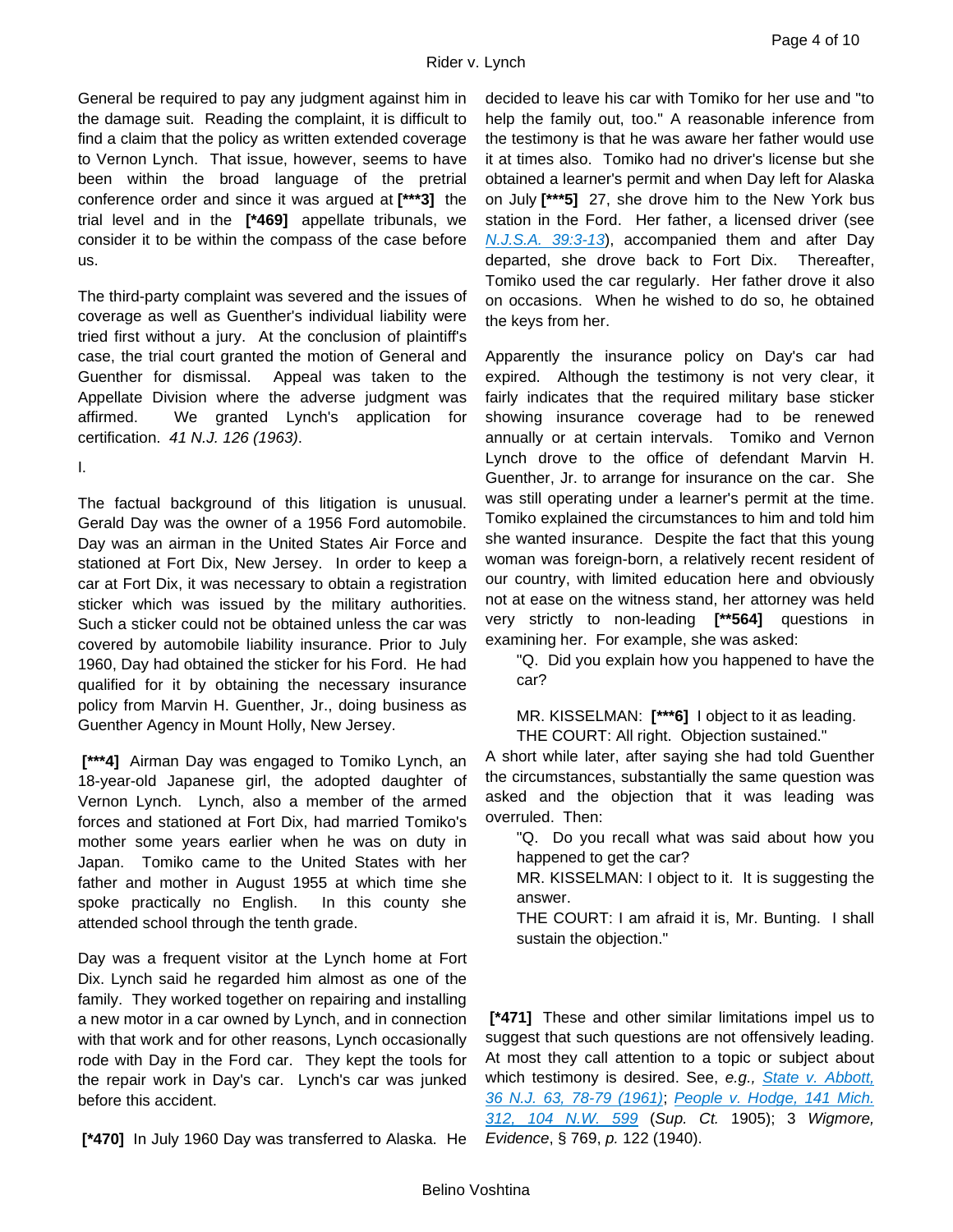In any event it is obvious from Tomiko's testimony that she made Guenther aware of her situation with respect to the car and its use, and that she wanted insurance coverage that would provide protection in her particular situation. He was informed also that she had no driver's license, and so he was on notice **[\*\*\*7]** that her father (who came with her but did not participate in the conversation) and probably other persons would accompany her when she drove the car. The application for insurance which he filled out, had Tomiko sign and swear to, and then submitted to obtain a policy, specifically noted that she had no driver's license. *[HN1](https://advance.lexis.com/api/document?collection=cases&id=urn:contentItem:3RRM-XXM0-003C-N4XS-00000-00&context=1000516&link=clscc1)*<sup>[4[\]](#page-0-0)</sup> It is reasonable to assume that a broker engaged in writing automobile liability insurance would know or should know that a licensed driver accompanying her while she was driving would expose himself to possible liability for accidents. See *[Forker v.](https://advance.lexis.com/api/document?collection=cases&id=urn:contentItem:3RRH-S990-003D-S1T2-00000-00&context=1000516)  [Pomponio, 60 N.J. Super.](https://advance.lexis.com/api/document?collection=cases&id=urn:contentItem:3RRH-S990-003D-S1T2-00000-00&context=1000516) [278](https://advance.lexis.com/api/document?collection=cases&id=urn:contentItem:3RRH-S990-003D-S1T2-00000-00&context=1000516)* (*App. Div.* 1960); *[N.J.S.A.](https://advance.lexis.com/api/document?collection=statutes-legislation&id=urn:contentItem:63FM-24J3-CH1B-T46H-00000-00&context=1000516) [39:3-13](https://advance.lexis.com/api/document?collection=statutes-legislation&id=urn:contentItem:63FM-24J3-CH1B-T46H-00000-00&context=1000516)*.

<span id="page-4-0"></span>According to Tomiko, Guenther said she could not have insurance on the car because she did not own it, and that the best he could give her was nonowner's insurance. Apparently he did not offer any explanation as to the scope of coverage of such a policy, or how it would protect her. He did tell her, however, that he would try to obtain insurance "so she could drive safely." He knew she was 18 years of age at the time, a high school student and living at home with her adoptive father, Vernon Lynch, and her mother. On the basis of that **[\*\*\*8]** information, Guenther reasonably might be expected to realize or to assume that Vernon Lynch would probably pay for the gasoline and oil for the car and for its upkeep. Similarly, he might be expected to realize or to assume that Tomiko would do errands for her parents in the car and that at least her **[\*472]** father would probably use it on occasion. Although the testimony of this young lady is not as clear as it might be, at the close of the plaintiff's case it would seem to be susceptible of the inference that she indicated to Guenther she wanted a policy which would protect her and her family while the Day car was being used. Therefore, when he told her that he would endeavor to obtain insurance so she could drive "safely," presumably he had in mind that the standard form of automobile liability insurance policy contains an omnibus clause which would extend its protection to any member of her family accompanying her or operating the car with permission of the owner, or responsible for the use of the car. See *[Matits v. Nationwide Mut. Ins.](https://advance.lexis.com/api/document?collection=cases&id=urn:contentItem:3RRM-Y480-003C-N09R-00000-00&context=1000516)  [Co., 33 N.J.](https://advance.lexis.com/api/document?collection=cases&id=urn:contentItem:3RRM-Y480-003C-N09R-00000-00&context=1000516) [488, 490 \(1960\)](https://advance.lexis.com/api/document?collection=cases&id=urn:contentItem:3RRM-Y480-003C-N09R-00000-00&context=1000516)*; Putnam, "The Standard Automobile Policy: What Persons and Which Vehicles are **[\*\*565]** Covered," **[\*\*\*9]** 11 *Ark. L. Rev.* 20 (1956-

1957); Ashlock, "Automobile Liability Insurance: The Omnibus Clause," 46 *Iowa L. Rev.* 84, 102-118 (1960).

Guenther had Tomiko sign an application to the "Automobile Assigned Risk Plan" for liability insurance. It is obvious from the copy of the Plan in the appendix that issuance of standard type automobile policies is contemplated, such as would contain an omnibus clause. And, as will appear hereafter, the policy issued here did in fact contain that clause.

The application not only contained a number of questions which Guenther certified had been put to her, but it recited also that he had read the Assigned Risk Plan for this State, had "explained its provisions" to her, and had included in the application "all required information given to me by the applicant." On the face of the application, Guenther wrote "non-owned cover desired." No explanation of that type coverage is set forth either in the application or in the Plan, and the record is barren of any indication that Guenther advised Tomiko or her father of the nature of such coverage. In fact, the inference is to the contrary because obviously if they had been told the non-ownership coverage **[\*\*\*10]** would be of the type actually furnished, it would have been rejected as worthless to them.

**[\*473]** The questions on the application which Guenther certified he asked Tomiko would give the impression that if a policy were issued, its coverage would not be limited to the named insured. Most of the questions sought information relating to the driving record of the applicant and "anyone who usually drives the applicant's motor vehicle."

The application appears to have been sworn to on August 16, 1960. On completion, Vernon Lynch handed Guenther a check for the required premium deposit. In return, he or his daughter was given a receipt indicating part payment for an "auto liability" policy. The balance due on the premium was paid by money order to Guenther dated August 17. Some time thereafter the policy was delivered. It turned out to be a policy issued under the Assigned Risk Plan by the General Insurance Company, a company for which Guenther was not a designated agent. The named insured was Tomiko Lynch, her occupation was stated as student, Pemberton High School. The front cover of the policy says in large type:

"FAMILY AUTOMOBILE POLICY"

and toward the **[\*\*\*11]** bottom of the cover appears: "Provides You with Complete Insurance Protection"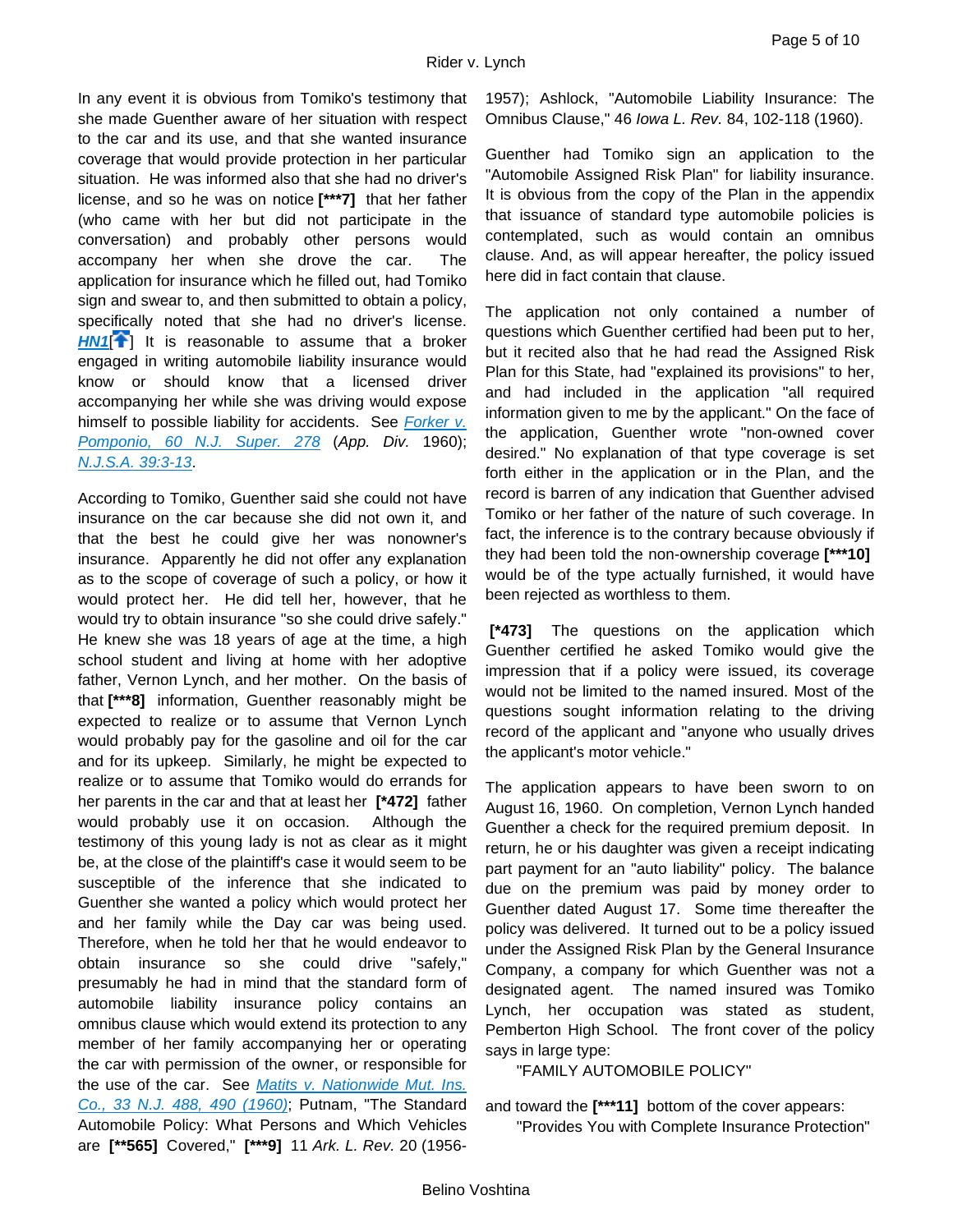Tomiko did not read the policy. She "could not read English very well." Since Guenther had told her he would try to obtain insurance which would enable her to drive "safely," undoubtedly she inferred from the cover on the policy he had procured such coverage for her, and if he had not been successful in doing so, he would have advised her. Vernon Lynch did not examine the policy. His daughter told him she had received it. That was the extent of his knowledge about it.

Under the policy (a standard type automobile liability contract), General Insurance Company agreed to pay on **[\*474]** behalf of the insured all sums the insured would become legally obliged to pay as damages because of bodily injury sustained by any person "arising out of the ownership, maintenance or use of the owned automobile or any non-owned automobile." In connection with operation of a non-owned car, the insured was defined to be the named insured, any relative, residing in the same household, provided the actual use of the car is with the permission of the owner, and any other person legally responsible for the **[\*\*\*12]** use of a non-owned automobile, if such automobile is not owned or hired by such person, provided the actual use thereof **[\*\*566]** is by the named insured or any relative residing in the same household, whose actual use is with the permission of the owner. "Non-owned automobile" means "*an automobile \* \* \* not owned or*  furnished for the regular use of either the named insured *or any relative*." (Emphasis added)

In the place on the policy for the listing of any specifically covered automobile, the only notation is "non owned auto coverage."

<span id="page-5-0"></span>On December 31, 1960, the date of the accident out of which the damage suit arose, Vernon Lynch was operating the car for family purposes. The operation obviously was with permission of Tomiko Lynch, and the proof adduced at the trial supports an inference also that his operation was with Day's general permission. It is likewise clear, however, that the automobile had been furnished by Day for the regular use of his fiancee, Tomiko Lynch, during his assignment in Alaska. Therefore, the car did not qualify for coverage as a nonowned vehicle, and neither it nor Vernon Lynch was within the policy protection at the time of the accident. But **[\*\*\*13]** more than this, the policy provided no protection for Tomiko Lynch either on that day or at any other time since its inception. It was completely worthless to her and her father in connection with their use of Day's car -- the only purpose for which it was sought from Guenther and paid for. **[HN2](https://advance.lexis.com/api/document?collection=cases&id=urn:contentItem:3RRM-XXM0-003C-N4XS-00000-00&context=1000516&link=clscc2)<sup>[\[](#page-1-0)4]</sup>** The

purpose of non-ownership coverage of the kind included in General's policy is to provide protection for an **[\*475]** insured for the occasional or infrequent driving of an automobile other than his own, but not to take the place of insurance on automobiles which are furnished for his regular use. *[Rodenkirk for Use of Deitenbach v. State](https://advance.lexis.com/api/document?collection=cases&id=urn:contentItem:3RRM-8210-003C-42VH-00000-00&context=1000516)  [Farm Mut. Auto Ins. Co., 325 Ill. App.](https://advance.lexis.com/api/document?collection=cases&id=urn:contentItem:3RRM-8210-003C-42VH-00000-00&context=1000516) [421, 60 N.E.2d](https://advance.lexis.com/api/document?collection=cases&id=urn:contentItem:3RRM-8210-003C-42VH-00000-00&context=1000516) [269](https://advance.lexis.com/api/document?collection=cases&id=urn:contentItem:3RRM-8210-003C-42VH-00000-00&context=1000516)* (*App. Ct.* 1945); *[Farm Bureau Mut. Automobile Ins.](https://advance.lexis.com/api/document?collection=cases&id=urn:contentItem:3S4V-S720-003B-23DH-00000-00&context=1000516)  [Co. v. Marr, 128 F. Supp.](https://advance.lexis.com/api/document?collection=cases&id=urn:contentItem:3S4V-S720-003B-23DH-00000-00&context=1000516) [67](https://advance.lexis.com/api/document?collection=cases&id=urn:contentItem:3S4V-S720-003B-23DH-00000-00&context=1000516)* (*D.C.N.J.* 1955); *[Leteff v.](https://advance.lexis.com/api/document?collection=cases&id=urn:contentItem:3RRJ-7GJ0-0044-C4NW-00000-00&context=1000516)  [Maryland Cas. Co., 91 So. 2d](https://advance.lexis.com/api/document?collection=cases&id=urn:contentItem:3RRJ-7GJ0-0044-C4NW-00000-00&context=1000516) [123](https://advance.lexis.com/api/document?collection=cases&id=urn:contentItem:3RRJ-7GJ0-0044-C4NW-00000-00&context=1000516)* (*La. Ct. App.* 1957); Annotation, *[83 A.L.R.2d](https://advance.lexis.com/api/document?collection=analytical-materials&id=urn:contentItem:5WMX-Y3N1-JKB3-X4NS-00000-00&context=1000516) [926 \(1962\)](https://advance.lexis.com/api/document?collection=analytical-materials&id=urn:contentItem:5WMX-Y3N1-JKB3-X4NS-00000-00&context=1000516)*.

For the reason stated, General Insurance Company cannot be held liable on its policy. Furthermore, in the facts adduced at the trial we see no evidence of negligence on its part in connection with the issuance of the policy. Guenther was not its **[\*\*\*14]** agent. He was a broker and acted as agent for the Lynches. *[Schustrin](https://advance.lexis.com/api/document?collection=cases&id=urn:contentItem:3RRH-SNH0-003D-S2WJ-00000-00&context=1000516)  [v. Globe Indem. Co., 44 N.J. Super.](https://advance.lexis.com/api/document?collection=cases&id=urn:contentItem:3RRH-SNH0-003D-S2WJ-00000-00&context=1000516) [462](https://advance.lexis.com/api/document?collection=cases&id=urn:contentItem:3RRH-SNH0-003D-S2WJ-00000-00&context=1000516)* (*App. Div.* 1957); *[John Roach, Inc. v. Pingpank, 39 N.J. Super.](https://advance.lexis.com/api/document?collection=cases&id=urn:contentItem:3RRH-STC0-003D-S39G-00000-00&context=1000516) [336](https://advance.lexis.com/api/document?collection=cases&id=urn:contentItem:3RRH-STC0-003D-S39G-00000-00&context=1000516)* (*App. Div.* 1956). There was nothing in the application for the insurance on which General acted which would warrant an inference that it was negligent in issuing the policy in question in response thereto. Under the circumstances, the trial court was correct in sustaining the denial of coverage and in refusing reformation.

#### II.

Rider v. Lynch

We come now to consideration of the claim of Vernon Lynch against defendant Guenther. It poses five questions: (1) Was the proof adduced by Lynch as to negligence on the part of Guenther in procuring the issuance of the policy delivered to Tomiko Lynch sufficient at the close of plaintiff's case to require denial of the motion to dismiss and to put Guenther to his defense; (2) Were the facts and circumstances of the conversation between Tomiko Lynch and Guenther sufficient to warrant an inference at the close of plaintiff's case that she wished and he understood and undertook to provide insurance coverage for the Day car which would protect her and her father **[\*\*\*15]** Vernon Lynch when she was driving and he was with **[\*476]** her, or he was driving and she a passenger, or when he was driving alone with her permission; (3) Was he negligent under the circumstances in advising her to apply for, and in obtaining nonowner coverage for her when he knew or should have known that such coverage would not furnish the only protection she required, *i.e.*, against liability for accidents arising out of the use of the Day car; (4) Having been informed of the circumstances under which Tomiko Lynch had the Day car in her possession and the nature of its use while in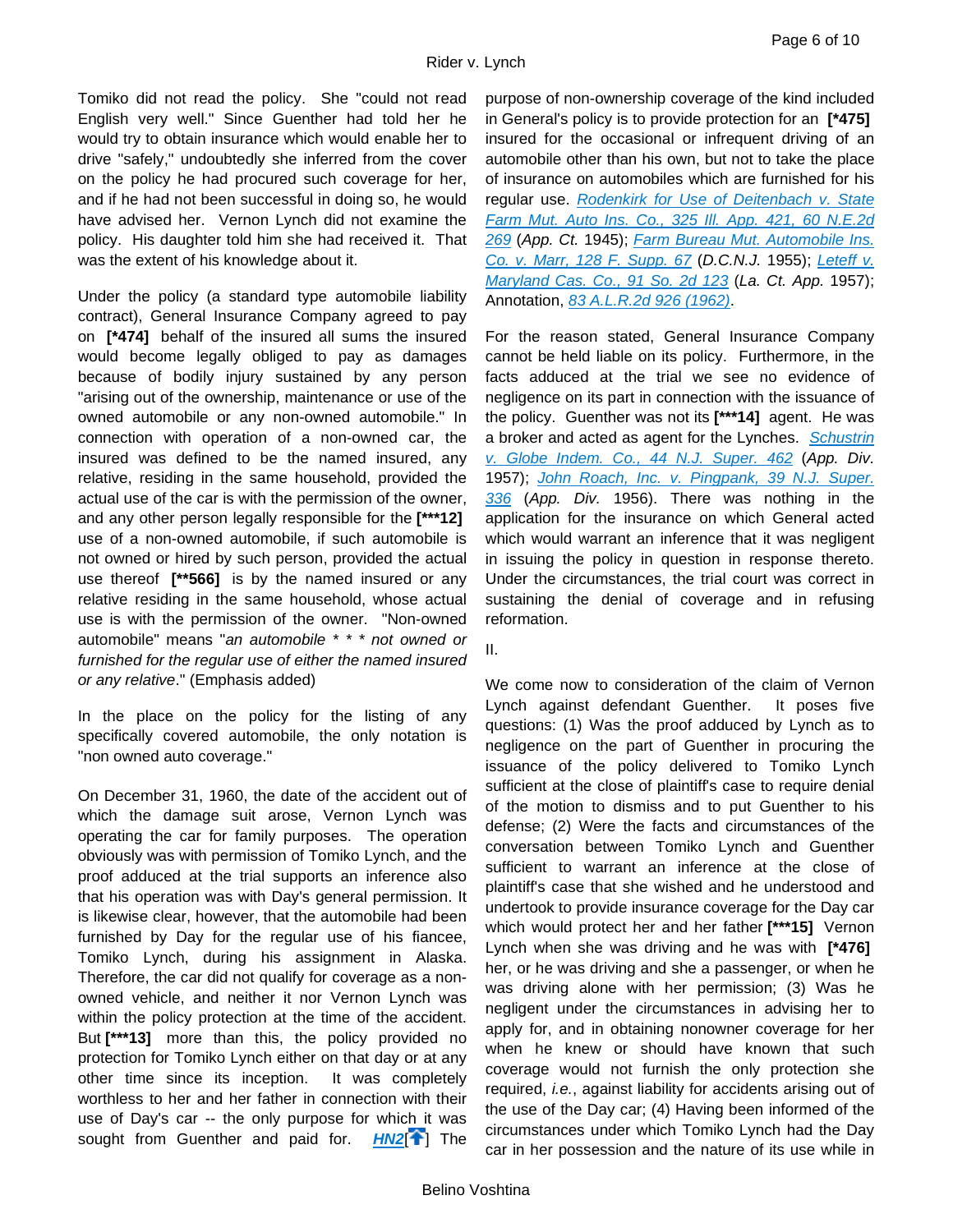her possession, **[\*\*567]** and her desire for insurance protection which would safeguard that use, was he negligent in furnishing a policy which gave no coverage to her or her father; and (5) Having advised Tomiko Lynch that he would try to obtain insurance which would enable her to drive "safely," was he negligent in failing to inform her that the policy transmitted to her provided no protection for herself or any member of her family while driving or using Day's car; or in failing to inform her that under the circumstances she had disclosed to him, he could not procure insurance which would **[\*\*\*16]** provide the protection she desired.

<span id="page-6-0"></span>**[HN3](https://advance.lexis.com/api/document?collection=cases&id=urn:contentItem:3RRM-XXM0-003C-N4XS-00000-00&context=1000516&link=clscc3)<sup>[1[\]](#page-1-1)</sup>** One who holds himself out to the public as an insurance broker is required to have the degree of skill and knowledge requisite to the calling. When engaged by a member of the public to obtain insurance, the law holds him to the exercise of good faith and reasonable skill, care and diligence in the execution of the commission. He is expected to possess reasonable knowledge of the types of policies, their different terms, and the coverage available in the area in which his principal seeks to be protected. If he neglects to procure the insurance or if the policy is void or materially deficient or does not provide the coverage he undertook to supply, because of his failure to exercise the requisite skill or diligence, he becomes liable to his principal for the loss sustained thereby. *[Barton v. Marlow, 47 N.J.](https://advance.lexis.com/api/document?collection=cases&id=urn:contentItem:3RRH-SKF0-003D-S2NS-00000-00&context=1000516)  [Super.](https://advance.lexis.com/api/document?collection=cases&id=urn:contentItem:3RRH-SKF0-003D-S2NS-00000-00&context=1000516) [255, 259](https://advance.lexis.com/api/document?collection=cases&id=urn:contentItem:3RRH-SKF0-003D-S2NS-00000-00&context=1000516)* (*App. Div.* 1957); *[Marano v. Sabbio, 26](https://advance.lexis.com/api/document?collection=cases&id=urn:contentItem:3RRH-T640-003D-S4HF-00000-00&context=1000516)  [N.J. Super.](https://advance.lexis.com/api/document?collection=cases&id=urn:contentItem:3RRH-T640-003D-S4HF-00000-00&context=1000516) [201, 205-206](https://advance.lexis.com/api/document?collection=cases&id=urn:contentItem:3RRH-T640-003D-S4HF-00000-00&context=1000516)* (*App. Div.* 1953); *[Milliken v.](https://advance.lexis.com/api/document?collection=cases&id=urn:contentItem:3RRH-WB30-003F-52W6-00000-00&context=1000516)  [Woodward, 64 N.J.L.](https://advance.lexis.com/api/document?collection=cases&id=urn:contentItem:3RRH-WB30-003F-52W6-00000-00&context=1000516) [444, 448](https://advance.lexis.com/api/document?collection=cases&id=urn:contentItem:3RRH-WB30-003F-52W6-00000-00&context=1000516)* (*Sup. Ct.* 1900); 3 *Couch, Insurance* (2*d ed.* 1960), §§ 25:32, 25:36, **[\*477]** 25:37, *pp.* 329, 335, 336; 16 *Appleman, Insurance Law and Practice*, §§ **[\*\*\*17]** 8841, 8843, *pp.* 300, 306 (1944).

<span id="page-6-1"></span>Thus, **[HN4](https://advance.lexis.com/api/document?collection=cases&id=urn:contentItem:3RRM-XXM0-003C-N4XS-00000-00&context=1000516&link=clscc4)<sup>[4[\]](#page-1-2)</sup> an insurance broker**, in dealing with his clients, ordinarily invites them to rely upon his expertise in procuring insurance that best suits their requirements. It is not necessary for the client in order to establish a breach of duty to prove that he laid out for the broker the elements of a contract of insurance. It is sufficient to show that he authorized procurement of the insurance needed to cover the risks indicated and that the broker agreed to do so but failed or neglected to perform his duty. The terms of the contract to procure the insurance, the scope of the risk and subject matter to be covered, may be found by implication. The principal does not sue on a contract of insurance; he seeks recovery for the loss occasioned by the failure to procure such a contract or such a valid contract. *[Hamacher v. Tumy, 222 Or.](https://advance.lexis.com/api/document?collection=cases&id=urn:contentItem:3RRN-0440-0046-71J3-00000-00&context=1000516) [341, 352 P.2d](https://advance.lexis.com/api/document?collection=cases&id=urn:contentItem:3RRN-0440-0046-71J3-00000-00&context=1000516) [493](https://advance.lexis.com/api/document?collection=cases&id=urn:contentItem:3RRN-0440-0046-71J3-00000-00&context=1000516)* (*Sup. Ct.* 1960). Moreover, if the broker agrees to obtain or to try to obtain the coverage

he knows or should know the principal seeks, and he finds that he cannot procure it, he is bound to notify his principal of that fact with reasonable dispatch. *[Barton v.](https://advance.lexis.com/api/document?collection=cases&id=urn:contentItem:3RRH-SKF0-003D-S2NS-00000-00&context=1000516)  [Marlow, supra](https://advance.lexis.com/api/document?collection=cases&id=urn:contentItem:3RRH-SKF0-003D-S2NS-00000-00&context=1000516) [\[\\*\\*\\*18\]](https://advance.lexis.com/api/document?collection=cases&id=urn:contentItem:3RRH-SKF0-003D-S2NS-00000-00&context=1000516) [\(47 N.J. Super., at p.](https://advance.lexis.com/api/document?collection=cases&id=urn:contentItem:3RRH-SKF0-003D-S2NS-00000-00&context=1000516) [259](https://advance.lexis.com/api/document?collection=cases&id=urn:contentItem:3RRH-SKF0-003D-S2NS-00000-00&context=1000516)*); *[Marano v. Sabbio, supra](https://advance.lexis.com/api/document?collection=cases&id=urn:contentItem:3RRH-T640-003D-S4HF-00000-00&context=1000516) [\(26 N.J. Super., at p.](https://advance.lexis.com/api/document?collection=cases&id=urn:contentItem:3RRH-T640-003D-S4HF-00000-00&context=1000516) [206](https://advance.lexis.com/api/document?collection=cases&id=urn:contentItem:3RRH-T640-003D-S4HF-00000-00&context=1000516)*); *Couch, supra*, § 25:47, *p.* 353; *Appleman, supra*, at *p.* 303. Or, if it turns out to be impracticable to follow the instructions or request of his principal, a like duty of seasonable notice exists. *Couch, supra*, § 25:34.

Although we have not been referred to a case precisely in point with the situation before us, there are cases in our State which suggest the course to be followed. In *[Milliken v. Woodward, supra](https://advance.lexis.com/api/document?collection=cases&id=urn:contentItem:3RRH-WB30-003F-52W6-00000-00&context=1000516)*, Milliken and his wife engaged defendant brokers to effect fire insurance on a certain steam tug in which they owned a seven-eights interest. They informed the brokers of the nature of their ownership and that they wished their interest specified and protected. The brokers agreed to procure such coverage and the Millikens paid them the premium demanded. Subsequently, two policies were issued **[\*478]** insuring the tug in the name of G. N. Milliken and making "the loss, if any, payable to Blanche Milliken as her interest may appear." The policies contained a condition stating, "this entire policy, unless otherwise provided, by agreement endorsed **[\*\*\*19]** thereon, or added thereto, shall be void \* \* \* **[\*\*568]** if the interest of the insured be other than unconditional and sole ownership." The tug was destroyed by fire and the insurers refused to pay because of breach of the ownership condition. The Millikens then sued the brokers to recover the loss alleging their negligence in procuring the insurance. The Supreme Court held that the facts gave rise to a cause of action against the defendants for failure to exercise the proper care and skill in arranging for the issuance of the policies.

In *[Barton v. Marlow, supra](https://advance.lexis.com/api/document?collection=cases&id=urn:contentItem:3RRH-SKF0-003D-S2NS-00000-00&context=1000516)*, plaintiff had purchased a used Chevrolet from a Pontiac automobile dealer in May 1949. Defendant Marlow was general manager of the dealer and handled the transaction. He was an insurance broker also and sold insurance as a sideline. Plaintiff purchased liability insurance from him effective July 12, 1949 and Marlow arranged renewals of the policy for the years 1950 and 1951. Payment of premiums was on a credit basis. Each year plaintiff would ask for renewal and Marlow would assure him it was taken care of. In February 1952 the Chevrolet was traded in for a Pontiac. In May or June 1952 plaintiff spoke to **[\*\*\*20]** Marlow about the July 1952 renewal and Marlow told him not to worry, "I have got you covered." On August 14, 1952, plaintiff had an accident and on reporting it to the insurer, was told his policy had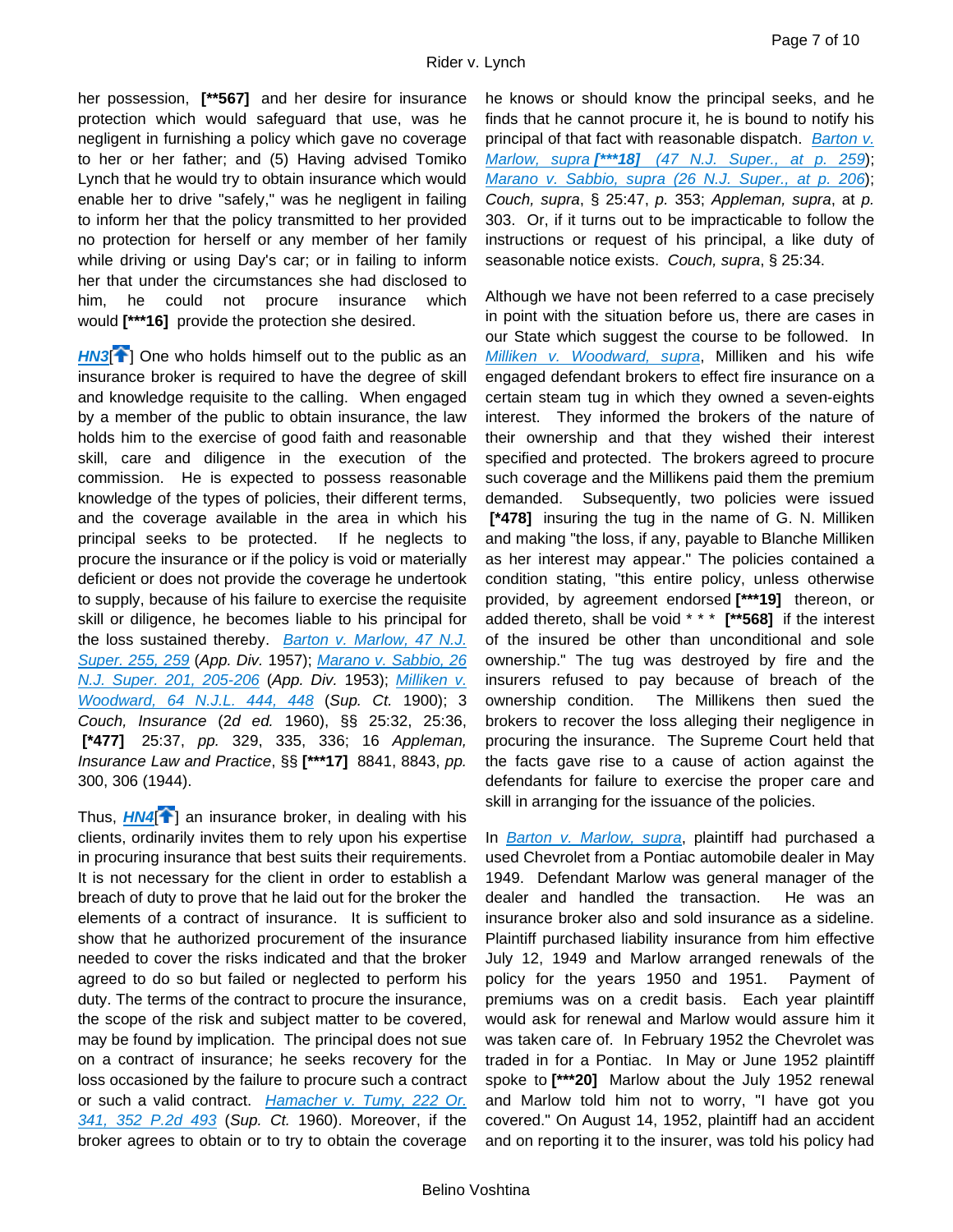been cancelled. He took the matter up with defendant who said, "I told them not to cancel that policy." Subsequently, a money judgment was entered against Barton on account of the accident and he sued Marlow charging him with negligence because of his failure to keep the policy in force. The trial court dismissed for lack of proof of negligence and for plaintiff's contributory negligence. The Appellate Division reversed saying a jury question existed on both issues because the proof warranted "a finding that defendant undertook *at some time* to see to it that plaintiff **[\*479]** would be insured in August 1952, or otherwise, impliedly, to advise him to the contrary in time to enable him to obtain protection elsewhere."

Among other things, the Appellate Division said:

"It is, moreover, the rule that where one undertakes to effect insurance he impliedly undertakes to give notice to the applicant in the event of his failure or inability to procure it. \* \* \* There were intimations **[\*\*\*21]** in the course of plaintiff's case that the 1951-1952 policy had been cancelled by the company prior to its expiration, although it is not clear for what reason. The jury could have concluded that if there was a prior cancellation of the policy, exercise of reasonable attention to the matter on defendant's part would have apprised him of that fact, and that if he could not then get the policy reinstated, due diligence would have led him to notify the plaintiff in time to enable the latter to obtain insurance elsewhere prior to the accident. A similar finding could have been made if the difficulty was an inability by defendant to effect a renewal of the policy at its expiration." *[47 N.J. Super., at p.](https://advance.lexis.com/api/document?collection=cases&id=urn:contentItem:3RRH-SKF0-003D-S2NS-00000-00&context=1000516) [259](https://advance.lexis.com/api/document?collection=cases&id=urn:contentItem:3RRH-SKF0-003D-S2NS-00000-00&context=1000516)*.

In *[Marano v. Sabbio, supra](https://advance.lexis.com/api/document?collection=cases&id=urn:contentItem:3RRH-T640-003D-S4HF-00000-00&context=1000516)*, plaintiff purchased a business and thereafter her husband, acting for her, submitted various insurance policies, which the previous owner had held, to the defendant, an insurance broker. The husband told the defendant his wife wanted the same types of insurance, particularly burglary insurance. Later, when certain of the policies were received and the premiums paid thereon, plaintiff's husband inquired about the burglary policy and **[\*\*\*22]** was told by defendant not to worry about it, there was a binder on it. About two months later, when a burglary loss occurred, it developed that no such policy or binder had been written. Plaintiff sued defendant for breach of the undertaking to procure the insurance. The defense was that at the first conference about insurance, Sabbio told plaintiff's husband that he could obtain all the other

type policies desired but the "burglary policy will be tough." Sabbio testified also that he had made three **[\*\*569]** unsuccessful applications for the burglary coverage, and that he had never charged nor had he been paid a premium for such a policy.

<span id="page-7-0"></span>The Appellate Division affirmed a judgment for the plaintiff holding the proof supported the conclusion that the **[\*480]** broker had undertaken to effect insurance and therefore he impliedly obliged himself to give notice to the plaintiff in the event he failed to procure the coverage. It was said that **[HN5](https://advance.lexis.com/api/document?collection=cases&id=urn:contentItem:3RRM-XXM0-003C-N4XS-00000-00&context=1000516&link=clscc5)<sup>[\[](#page-2-0)4]</sup> the broker in such** case is liable in tort or for breach of contract on the theory that he owes a duty to his principal to exercise reasonable skill, care and diligence in effecting the insurance; that the promise to take the policy is sufficient **[\*\*\*23]** consideration, and if the broker neglects to procure the coverage, or otherwise fails to act with proper skill and care, he becomes liable in damages not exceeding the amount of insurance he was employed to effect.

We agree that the proof offered by Lynch was somewhat sketchy, but we think the circumstances were such at the close of his case as to permit certain inferences of negligence to be drawn against defendant Guenther.

A fair impression to be gained from the facts which we have outlined above, is that Tomiko Lynch wanted an insurance policy which would provide the necessary coverage and protection. We believe the facts are susceptible of the inference that a broker possessing reasonable skill, judgment and experience would realize the protection necessary meant coverage for Tomiko Lynch, for anyone (particularly her father) who accompanied her to make it possible for her to drive legally, for anyone who drove for her, and for members of her family who used the car with her permission.

Obviously, Tomiko knew nothing about the technical aspects of insurance policies. She engaged Guenther, placed her faith in him and relied on him to obtain the protection which the circumstances **[\*\*\*24]** impliedly demanded. When he told her he could give her nonowner insurance, without explaining the scope of such coverage, and that he would try to obtain insurance so she could drive "safely," she was entitled to assume he had undertaken to furnish the needed policy. Moreover, she was justified in assuming that if he could not procure such a policy, he would advise her with reasonable dispatch so she could look elsewhere.

**[\*481]** When the General Insurance Company policy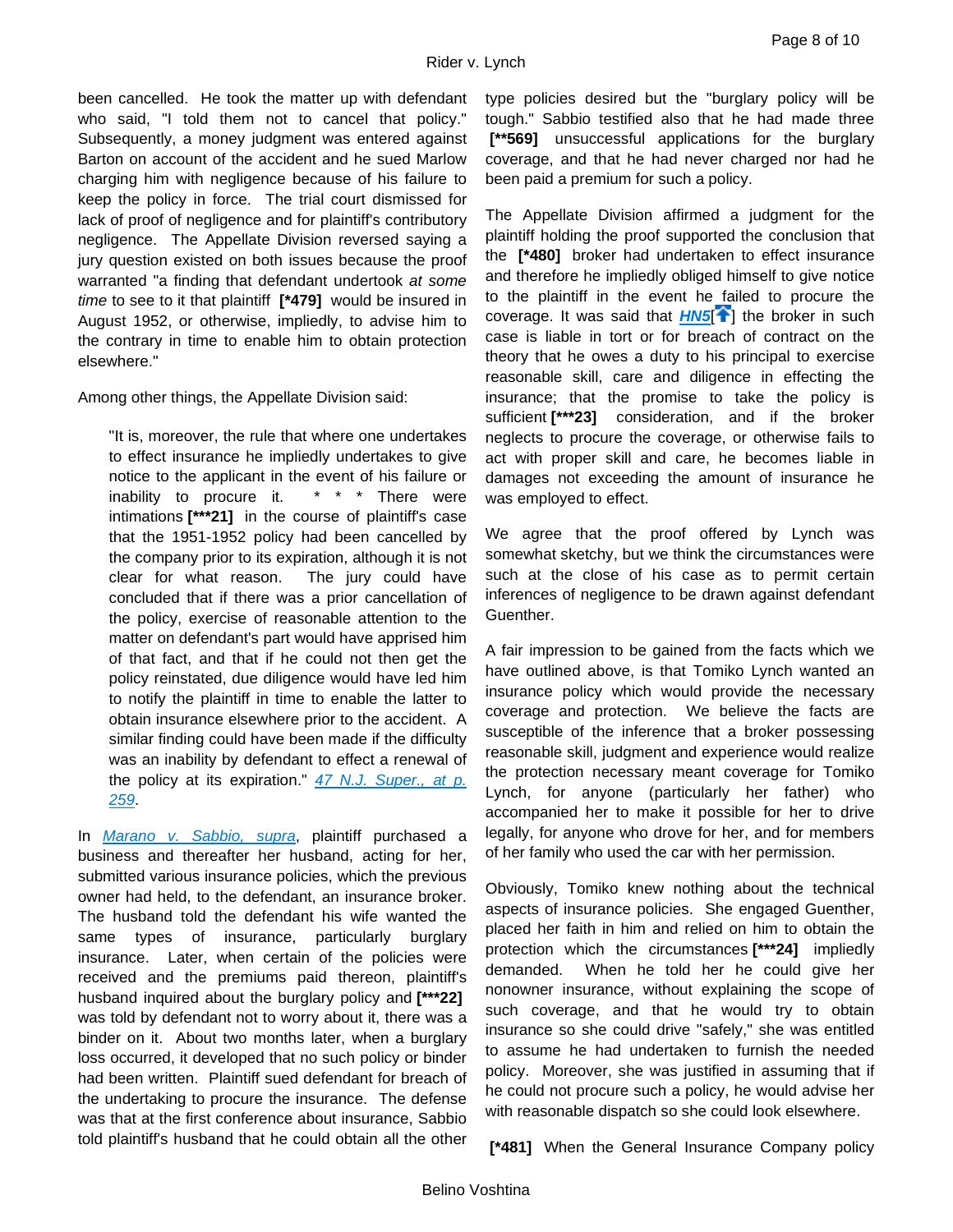was delivered, its title page, "Family Automobile Policy," would suggest coverage for Tomiko and her father. It extends its protection to "any relative of" Tomiko, "provided the actual use [of the automobile] is with the permission of the owner." Thus, since Guenther applied for the policy through the Assigned Risk Plan with which he was familiar, and the policy on delivery contained the ordinary omnibus clause, it may be inferred he intended to fulfill his undertaking to obtain coverage not only for Tomiko, but for her father, Vernon Lynch, as well.

There is no doubt that when Day departed for Alaska, he left the car primarily for Tomiko's use. In our view, however, the circumstances in their totality **[\*\*\*25]** create a factual issue whether Vernon Lynch likewise received permission from Day for occasional use. This being so, by virtue of the omnibus clause, Vernon would be entitled to the insurance protection while driving unless for some other reason coverage was excluded. There was such a reason, *i.e.*, the policy by specific language supplied no coverage for a non-owned car which was furnished for the regular use of the named insured or any relative. The language denuded the policy of the basic coverage Guenther was commissioned to procure. In no sense did the insurance meet the need of Tomiko Lynch and her father with respect to the use of Day's car.

<span id="page-8-0"></span>If Guenther was familiar with the Assigned Risk Plan as he certified, he knew or should have known on the facts presented to him that the policy he had Tomiko **[\*\*570]** apply for would not serve her purpose. Moreover, as **[HN6](https://advance.lexis.com/api/document?collection=cases&id=urn:contentItem:3RRM-XXM0-003C-N4XS-00000-00&context=1000516&link=clscc6)<sup>[4[\]](#page-2-1)</sup>** a person holding himself out to the public as a broker, he was charged with knowledge of the nature and scope of non-ownership automobile coverage, and he should have known it would not fit his client's need. If he was not aware of the limited coverage presented by such a policy, since he knew that Tomiko was **[\*\*\*26]** relying on him, he was under a duty to examine and reject it before delivery to her. And, if there is no type of non-owner coverage available to satisfy the commission he undertook, **[\*482]** he should have ascertained the fact and given notice to his principal. As we have said, the proof present at the close of the plaintiff's case, unexplained and uncontradicted, supported an inference that Guenther undertook to obtain insurance coverage for Tomiko which would protect her and her father, Vernon Lynch. Accordingly, on the proof when the motion was made, it could be inferred that Lynch occupied at least a thirdparty beneficiary status with respect to the arrangement between his daughter and Guenther, a status sufficiently proximate to their dealings that a broker exercising due

care would have understood he was committing himself to obtain coverage for the daughter which would cover the father when he was using the car. It follows from such conclusions that a factual issue existed also as to whether Guenther acted with the degree of reasonable skill and judgment required of an insurance broker when he procured the inadequate policy [deli](https://advance.lexis.com/api/document?collection=cases&id=urn:contentItem:3RRN-0440-0046-71J3-00000-00&context=1000516)vered to plaintiff's daughter. *Cf. [Hamacher](https://advance.lexis.com/api/document?collection=cases&id=urn:contentItem:3RRN-0440-0046-71J3-00000-00&context=1000516) [\[\\*\\*\\*27\]](https://advance.lexis.com/api/document?collection=cases&id=urn:contentItem:3RRN-0440-0046-71J3-00000-00&context=1000516) [v. Tumy, supra;](https://advance.lexis.com/api/document?collection=cases&id=urn:contentItem:3RRN-0440-0046-71J3-00000-00&context=1000516) [Derby v. Blankenship, 217](https://advance.lexis.com/api/document?collection=cases&id=urn:contentItem:3RRJ-21R0-003V-R03P-00000-00&context=1000516) [Ark.](https://advance.lexis.com/api/document?collection=cases&id=urn:contentItem:3RRJ-21R0-003V-R03P-00000-00&context=1000516) [272, 230 S.W.2d](https://advance.lexis.com/api/document?collection=cases&id=urn:contentItem:3RRJ-21R0-003V-R03P-00000-00&context=1000516) [481](https://advance.lexis.com/api/document?collection=cases&id=urn:contentItem:3RRJ-21R0-003V-R03P-00000-00&context=1000516)* (*Sup. Ct.* 1950).

In passing, it should be said that failure of Tomiko or the plaintiff to read the policy will not estop either of them from prosecuting a cause of action in negligence against Guenther. Nor will such failure support a defense of contributory negligence. In view of the relationship of principal and agent between Tomiko and Guenther, she and her father were entitled to rely upon and believe that the broker had fulfilled his undertaking to provide the coverage impliedly agreed upon, and that the policy sent to them represented accomplishment of that undertaking. *Hampton Roads Carriers v. Boston Ins. Co., 150 F. Supp. 338, 343* (*D.C. Md.* 1957); *Harris v. A.P. Nichols Inv. Co., 25 S.W.2d 484* (*Mo. App.* 1930); *[Israelson v. Williams, 166 App. Div.](https://advance.lexis.com/api/document?collection=cases&id=urn:contentItem:3RRR-7060-003D-V0ST-00000-00&context=1000516) [25, 151 N.Y. Supp.](https://advance.lexis.com/api/document?collection=cases&id=urn:contentItem:3RRR-7060-003D-V0ST-00000-00&context=1000516) [679](https://advance.lexis.com/api/document?collection=cases&id=urn:contentItem:3RRR-7060-003D-V0ST-00000-00&context=1000516)* (*App. Div.* 1915), leave to appeal denied *167 App. Div. 938, 152 N.Y. Supp. 1119* (*App. Div.* 1915), appeal dismissed *215 N.Y. 684, 109 N.E. 1079* (*Ct. App.* 1915); *Couch, supra*, § 25:60, *p.* 370.

**[\*483]** For the reasons expressed, we conclude **[\*\*\*28]** that plaintiff's evidence was enough to warrant denial of the motion to dismiss as to defendant Guenther and to require him to proceed with his defense. Accordingly, the judgment of the Appellate Division affirming the trial court's grant of the motion is reversed and the case is remanded for a new trial as to Guenther.

We assume from the record that the personal injury and death action against Vernon Lynch has not yet been tried. Therefore, if liability on the part of Guenther is found on the retrial, determination of the amount of damages to be assessed will have to await the outcome of that action.

The judgment of the Appellate Division in favor of defendant General Insurance Company is affirmed.

#### **Dissent by:** HANEMAN

## **Dissent**